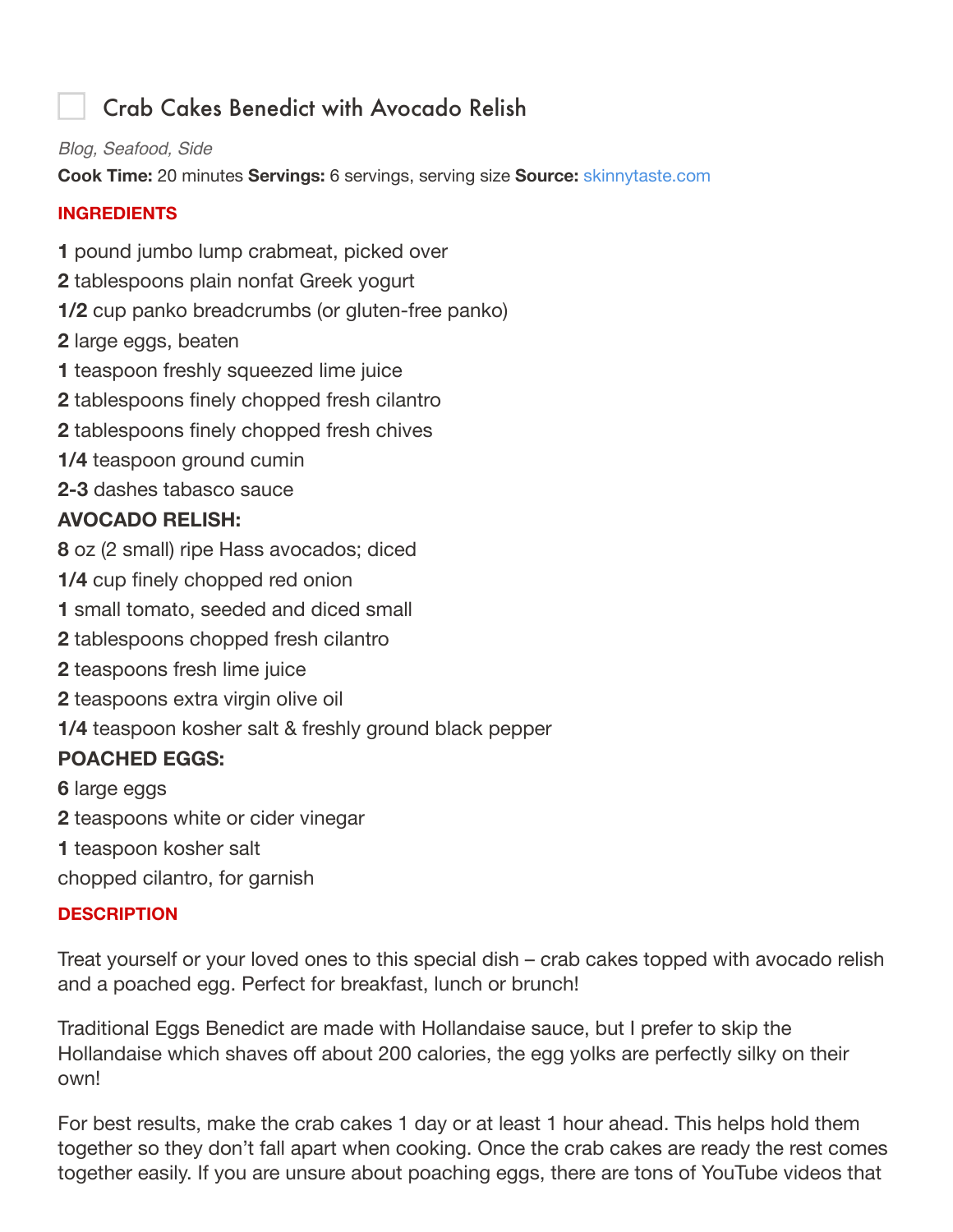show you the process. I usually do them 2 at a time.

This dish was inspired and adapted by a meal I recently had at a dinner sponsored by Avocados from Mexico and the Egg Board. It was so good I knew I wanted to recreate this at home. I adapted the recipe, originally created by Diane Henderiks, RD. If you follow me on Instagram you probably saw this in my Instastories! If you don't follow my Instagram, you should! I share tons of how-to video demos and behind the scenes.

#### **DIRECTIONS**

### **FOR THE CRAB CAKES:**

Place crab meat in medium mixing bowl.

In small mixing bowl, whisk together remaining ingredients

Add yogurt mixture to crab meat and gently combine, do not over mix.

Shape into 6 - 3 1/2 inch cakes, refrigerate 1 hour or as long as overnight.

## **FOR THE AVOCADO RELISH:**

Gently combine all ingredients together in a medium bowl. Let sit at room temperature until ready to serve.

#### **FOR THE POACHED EGGS:**

Crack eggs into individual small cups or ramekins.

Bring a pot of water to a boil. Add vinegar and salt. Reduce to simmer.

Use a spoon to stir the water so it is spinning around in a circle. This will keep the egg whites from spreading out away from the yolk.

Carefully drop eggs one at a time into the center of the pot.

Simmer for 2 minutes then turn off the heat. Cover and let sit for 2 more minutes.

Gently remove eggs with a slotted spoon and place on plate lined with paper towels.

#### **TO ASSEMBLE:**

Spray oil in a large cast iron pan over medium-high heat.

Cook crab cakes for 4 to 5 minutes on each side until heated through and lightly browned. Place one cake on each of 6 plates.

Gently stir Avocado Relish and place heaping pile on each crab cake.

Top with a poached egg and garnish with cilantro.